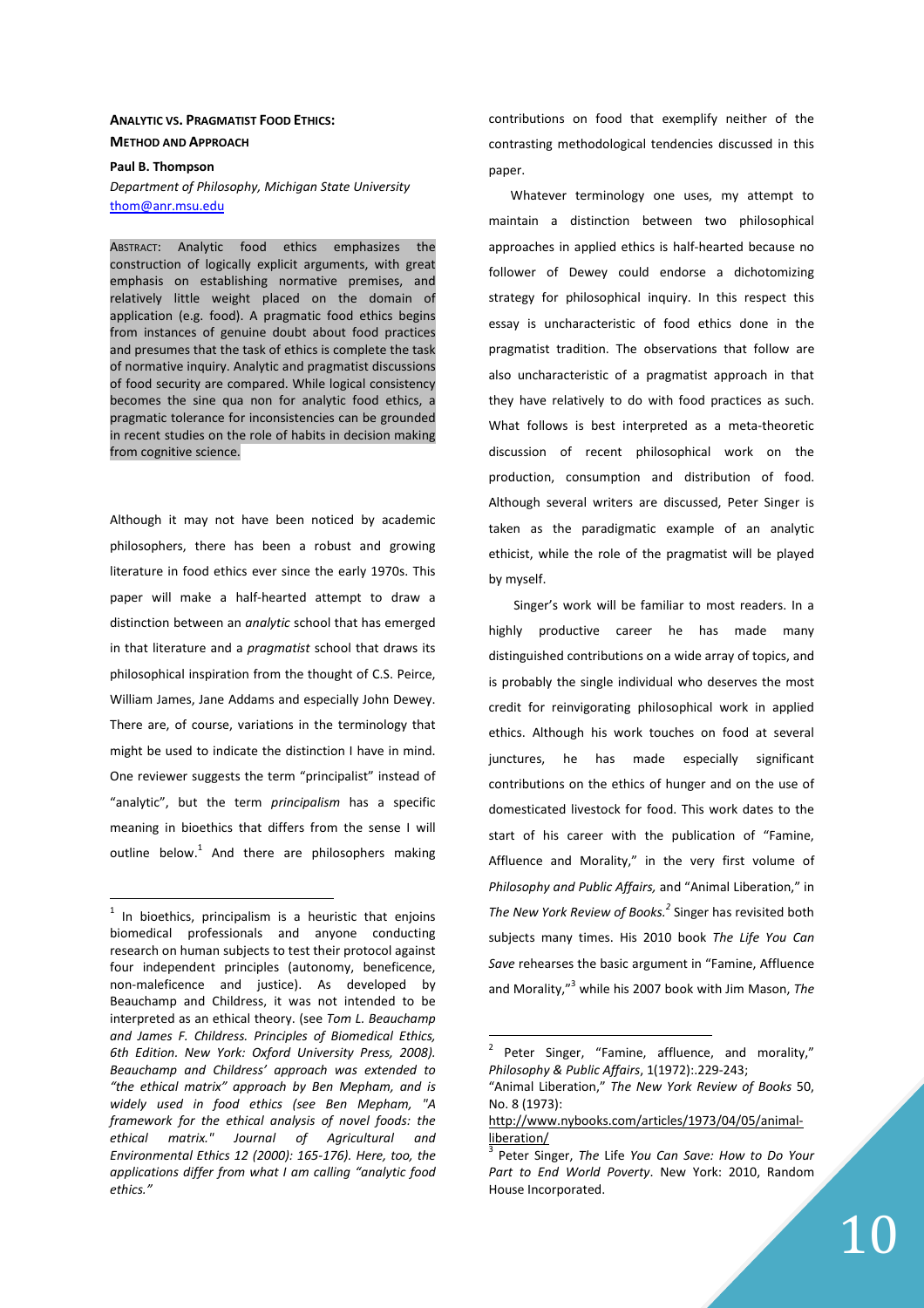*Ethics of What We Eat* is, along with hugely successful books by Eric Schlosser, Marion Nestle, and Michael Pollan, responsible for initiating the upsurge of interest in food ethics, especially among analytically trained and academically employed scholars in applied ethics. $4$ 

 My own work is considerably less well known, and I am far from the only philosopher making pragmatist contributions to food ethics. However, I have been steadily contributing published work on ethical issues related to the production and consumption of food since accepting a joint appointment in the departments of philosophy and agricultural economics at Texas A&M University in 1982. I was rapidly swept into a cadre of scholars at U.S. public universities who were undertaking critical studies on global food systems.<sup>5</sup> Through the 1990s, my research was concentrated on the philosophy of agricultural science and technology, with particular emphasis on newly emergent methods for altering the genomes of the plants and animal that we consume for food.<sup>6</sup> Although I have made occasional contributions to the literature in pragmatist ethics,<sup>7</sup> my most overtly pragmatist work in food ethics is the relatively recent *From Field to Fork*. 8 Even there, the references to

 $\overline{a}$ 

philosophical pragmatism are sparse, though the argument of the entire book is structured by discussions of Dewey's theory of inquiry.

## **Analytic Ethics in the 20th Century**

Analytic philosophy can be characterized as the expression of an ethos that arose early in the  $20<sup>th</sup>$ century. It emerged as one among several philosophical programs hoping to provide secure epistemological foundations for the physical sciences. While Edmund Husserl pursued an approach emphasizing phenomenology, Gottlob Frege charted a different strategy that eventually became analytic philosophy. Frege pointed out a way to calve off the *reference* of terms from their s*ense*. Although "the Morning Star" and "the Evening Star" connote distinct meanings with respect to their sense, both expressions refer to the same object, e.g. the planet Venus. A focus on reference promised a means for specifying the empirical content of key terms used in science. Non-empirical (e.g. *a priori*) terms would be thought of as logical and mathematical axioms. The meaning of scientific theory and data could then be specified through an analysis that reduces all claims to empirical reports and logico-mathematical relations resting on a limited set of axiomatic definitions. Statements that could not survive the withering fire of analysis would be consigned to the dustbin of meaninglessness.

Although this program began to collapse even as it was being articulated, modifications and critiques of it dominated much of the philosophy that was done in the English language throughout the  $20<sup>th</sup>$  century. Indeed, *pragmatism* came to be thought of as a more-or-less coherent body of doctrines that emerged from criticisms and concessions that were part and parcel of the philosophical exchange that ensued. C. I. Lewis, Wilfrid Sellars, W.V.O. Quine and Donald Davidson developed the notion that meaning could not be dissociated from practical contexts of linguistic or communicative practice. As Cheryl Misak has argued, even prototypical

<sup>4</sup> Peter Singer and Jim Mason, *The Ethics of What We Eat: Why Our Food Choices Matter*. Emmaus, PA: 2007, Rodale Press; Eric Schlosser, *Fast Food Nation: What the All-American Meal Is Doing to the World.* New York: 2002, Penguin Books; Marion Nestle, *Food Politics: How the Food Industry Influences Nutrition and Health*, Berkeley: 2002, University of California Press; Michael Pollan, *The Omnivore's Dilemma: A Natural History of Four Meals,* New York: 2004, Penguin Press.

<sup>&</sup>lt;sup>5</sup> Jeffrey Burkhardt, "Coming Full Circle? Agrarian Ideals and Pragmatist Ethics in the Modern Land-Grant University," in *The Agrarian Roots of Pragmatism,* P. B. Thompson and T. C. Hilde, Eds. Nashville, TN: 2000, Vanderbilt University Press, pp. 279- 303; Paul B Thompson,. "Agricultural Ethics—Then and Now," *Agriculture and Human Values* 32 (2015): 77-85.

<sup>6</sup> Paul B. Thompson, *Food Biotechnology in Ethical Perspective.* London: 1997, Chapman and Hall.

<sup>&</sup>lt;sup>7</sup> Paul B. Thompson, "Pragmatism, Discourse Ethics and Occasional Philosophy," in *Pragmatist Ethics for a Technological Culture*. J. Keulartz, M. Korthals, M. Schermer and T. Swierstra, Eds. Dordrecht, NL: 2002, Kluwer Academic Publishers, pp. 199-216.

<sup>8</sup> Paul B. Thompson, *From Field to Fork: Food Ethics for Everyone.* New York: 2015, Oxford University Press.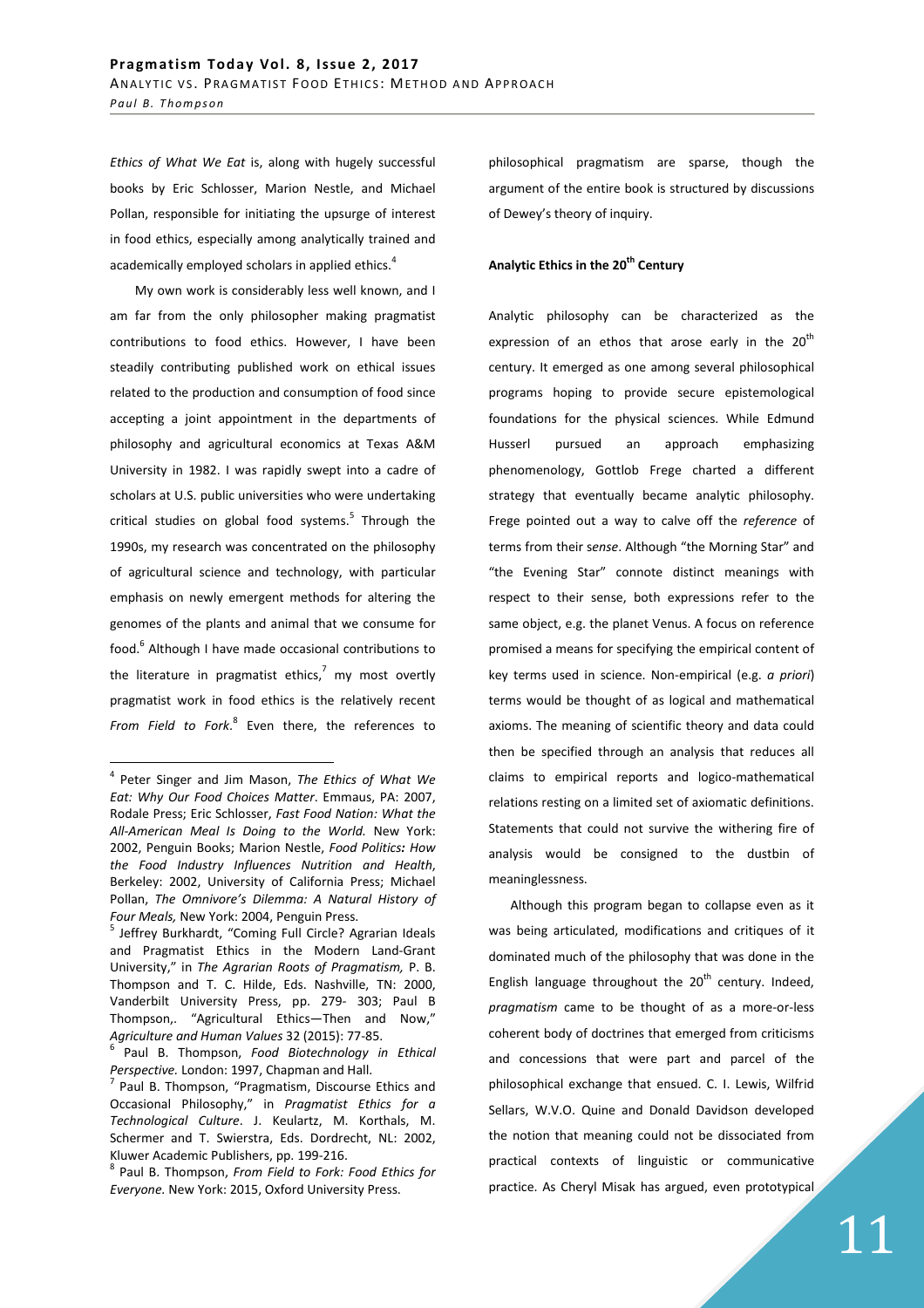representatives of analytic philosophy such as Bertrand Russell and Ludwig Wittgenstein came to hold views on language that were pragmatic in just this sense. $^9$  There is thus a sense in which pragmatism came to be the dominant view among people who thought of themselves as analytic philosophers, rather than as an alternative to it.

It is less clear, however, that the same thing can be said in ethics. Although Sellars made important contributions in ethics, there are a number of ways in which the analytic ethos of the early  $20<sup>th</sup>$  century has had more pervasive influences on philosophical ethics than it did on metaphysics and epistemology. The mere fact that ethics, epistemology and philosophy of mind continue to be practiced as largely distinct disciplines within many philosophy departments is one of these influences. As the above sketch of analyticity suggests, ethical terminology (words such as 'good', 'justice' or 'welfare') lack a Fregean object of reference. Ethical language demanded special treatment, and a number of meta-ethical theories arose among analytic philosophers during the  $20<sup>th</sup>$  century. Deriving from a doctrinal and categorical separation of fact and value, these theories of normative or prescriptive language (such as intuitionism, emotivism and non-cognitivism), relied implicitly on analytic characterizations of argumentation and logical validity, while remaining silent on the basis for empirical claims, which were thought to lie within the epistemologist's home turf. Analytic philosophy continues to recognize ethics as a specialty that can be pursued in isolation from the problems and inquiries that characterize either epistemology or the respective philosophies of the biophysical and social sciences.

While analytic ethicists have conducted robust debates about the meaning and authority of normative concepts, they tend to take a united front on applied questions. The answer to any practical question is an

argument consisting of both normative and empirical premises. The conclusion is a prescription: a command to perform actions of a specified type. The argument must meet criteria for validity derived from formal logic (hence not a matter for ethics). The craft of the applied ethicist *qua* ethicist does not trouble itself with the accuracy, precision or warrant of the empirical claims. They must be true, of course, in order for the argument to be sound, but their truth or falsity is not regarded as a matter of relevance to ethics as such. This forces philosophical attention to the normative premises which are presumed to be the province of ethical theory. Thus even so-called applied or (as I would prefer) practical questions are of interest to analytic philosophers only in so far as they bear upon matters that must be decided entirely apart from experience. It is in this manner that ethics maintains its status as a distinct specialty, while the non-theoretical components of the applied ethics argument are consigned either to other specialty areas in philosophy (such as logic) or are deigned to be either the province of the special sciences or simply matters of common sense.

There are, of course, important exceptions to this generalization. Alisdair MacIntyre wrote a trenchant critique of applied ethics<sup>10</sup> and analytic philosophers who have pursued "virtue ethics" have followed him in offering an alternative approach. These exceptions speak to the sense in which the dichotomy that motivates this paper is at best half-hearted. Nevertheless, the model described in the previous paragraph does in fact characterize a significant portion of the work that philosophers are currently producing on food ethics, as will be illustrated below. One additional feature of the model is that the subject matter to which ethical theories are being applied is largely arbitrary. Food, racism, abortion, and capital punishment are going to be treated rather much the same. Applications are of interest to the analytic ethicist to the extent that they

 $\overline{a}$ 

<sup>9</sup> Cheryl Misak, *Cambridge Pragmatism: From Peirce and James to Ramsey and Wittgenstein*. New York: 2016, Oxford University Press.

 $10$  Alisdair MacIntyre, "Does applied ethics rest on a mistake?" *The Monist*, 67 (1984): 498-513.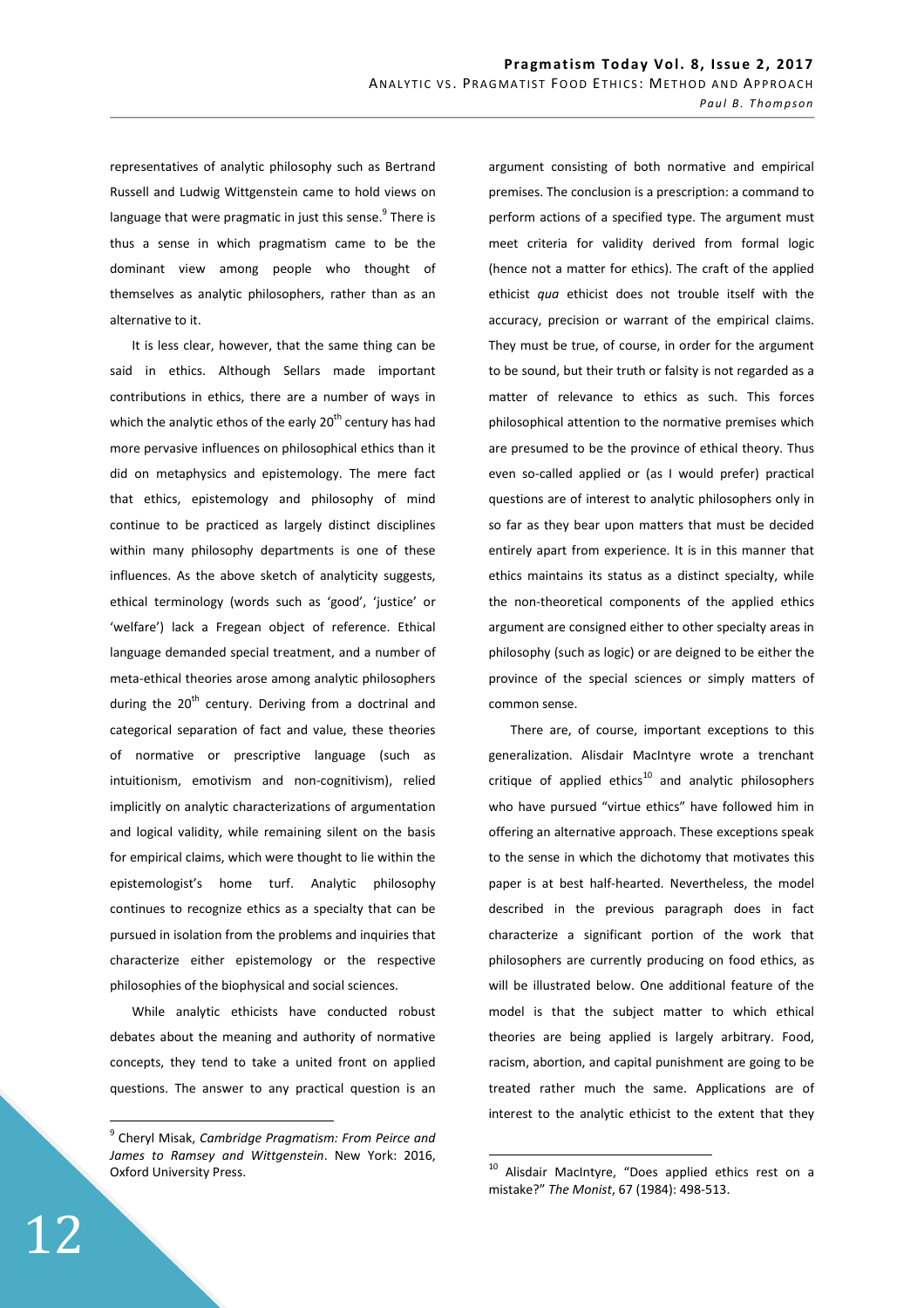generate interesting challenges to the general picture of a given theoretical approach. The well-known "trolley problem", for example, is a stylized application that can be tweaked to elicit contrasting intuitions about whether it is acceptable to intervene in an ongoing course of affairs on ethical grounds. $11$  These intuitions can be interpreted as a test of the theory, or as the upshot of habits and mores that need to be reformed. The question of *which* interpretation to offer for inconvenient intuitions itself becomes the type of generalized philosophical question that analytic ethicists love to sink their teeth into.

Alternatively, the analytic approach to formulating ethical arguments can be applied in a persuasive mode. Here, the analytic philosopher has already made up his or her mind about what should be done in a particular situation, and the task is to construct an argument that will convince others to agree with the preferred course of action. This persuasive orientation is evident in food ethics, where the goal is often to convince readers to adopt a given perspective on some issue in the production, distribution or consumption of food. Singer's work exemplifies this latter approach in analytic applied ethics, and dozens if not hundreds of analytically trained academic philosophers have followed his lead by constructing arguments for dietary prescriptions. The model is especially conspicuous in prescriptive arguments against slaughtering livestock, raising food animals in confined settings and the consumption of meat. There are also counterarguments that contest specific premises in these pro-vegetarian exercises in applied ethics. This literature is now too large to review in a summary format, though a few recent titles testify to the philosophical community's continuing interest in making additional contributions to it. $^{12}$ 

 $\overline{a}$ 

### **Analytic Food Ethics**

An essay entitled "Why I Am a Vegan (and You Should Be One Too)" by Tristam McPherson is illustrative of the pattern described above. The title of the article announces its persuasive intent. He follows a strategy typical in analytic applied ethics by producing a numbered list of premises in support of "Modest Ethical Veganism," the claim that it is typically wrong to use animal products. McPherson explains how, in combination with empirical claims in the list, normative premises that he develops in the article entail the conclusion "You should be a vegan." Indeed, the bulk of the text is devoted to producing sub-arguments for these normative premises. McPherson then offers a marvelously clear statement of the ethos and moral epistemology of analytic applied ethics: "[T]he argument is *valid…*This means that anyone wishing to reasonably reject my conclusion must explain which premise they wish to reject, and how my argument for that premise is flawed," (McPherson, p. 83). $^{13}$ 

While professors are certainly able to use their power over students' grades to enforce this norm within their classrooms, it is far from clear that it either is or should be followed as a guide to critical thinking or evaluating arguments in practical decision making. An alternative approach might be to begin by looking at McPherson's references before one even bothers to read the essay, much less work through its careful logic. Here one would see that although he is citing scholarly sources from the philosophical literature, his empirical claims all come from advocacy groups. Although professional journals such as *Animal Welfare* or *The* 

<sup>11</sup> Phillippa Foot, *Virtues and Vices and Other Essays in Moral Philosophy,* Oxford, UK: 1978, Oxford University Press; Judith Jarvis Thomson, "The trolley problem," *The Yale Law Journal*, 94((1985): pp.1395-1415.

<sup>12</sup> Stephen Sapontzis, Ed. *Food for Thought: The Debate over Eating Meat.* Amherst, NY: 2007, Prometheus Books; B. Bramble, and B. Fischer, Eds., 2015. *The Moral* 

*Complexities of Eating Meat*. New York: 2015, Oxford University Press; Andrew Chignell, Terrence Cueno and Matthew C. Halteman, Eds. *Philosophy Comes to Dinner: Arguments about the Ethics of Eating.* Abingdon, Oxon UK: 2016, Routledge.

 $^{13}$  Tristram McPherson, "Why I Am a Vegan (and You Should Be One, Too)," in *Philosophy Comes to Dinner: Arguments about the Ethics of Eating.* A. Chignell, T. Cuneo and M. C. Halteman, eds. Abingdon, Oxon, UK: 2016, Routledge, pp. 73-91, quote on p. 84.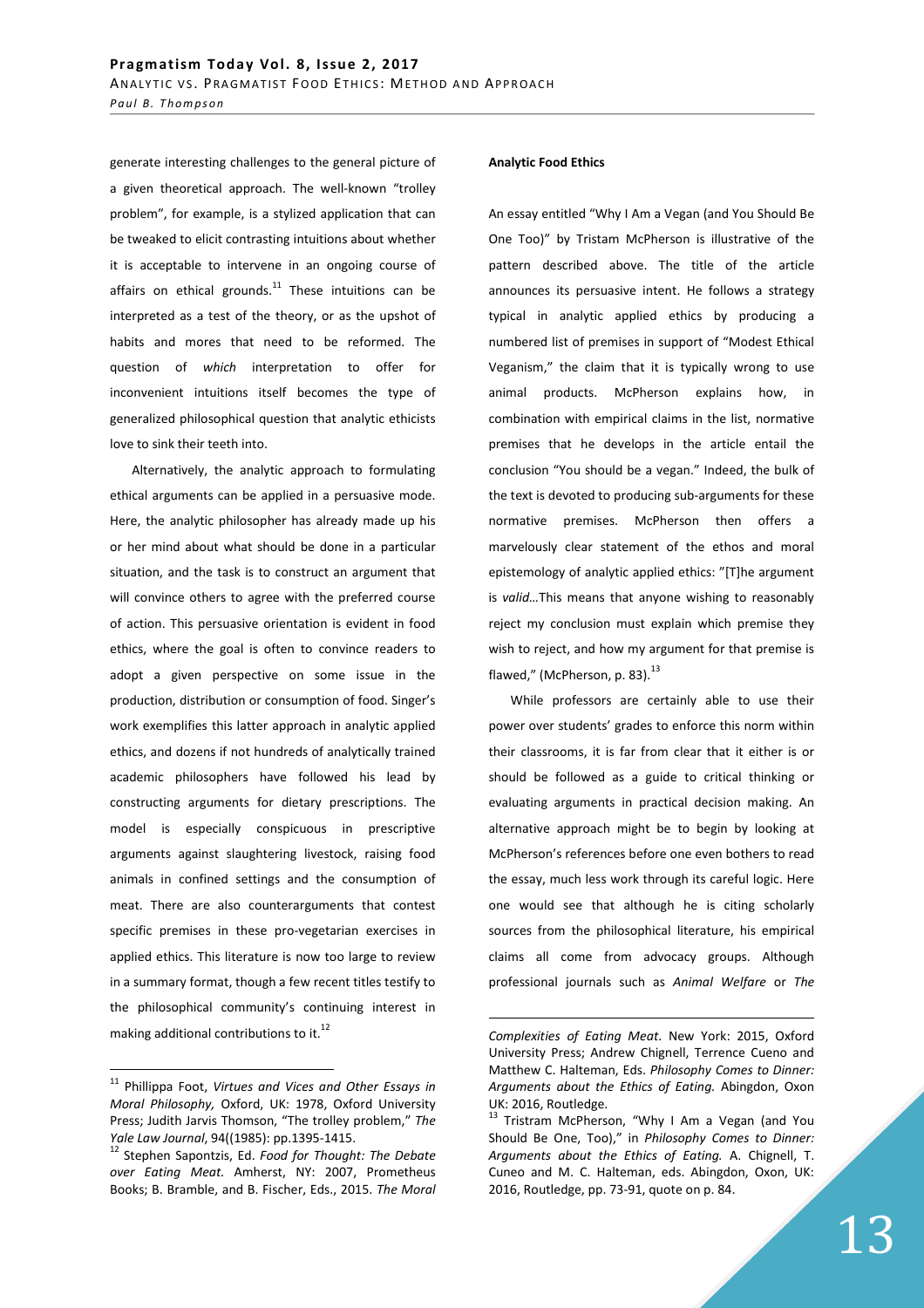*Journal of Applied Animal Welfare* routinely publish studies on the condition of animals being raised or slaughtered for food, these sources do not inform McPherson's argument, nor does reporting by mainstream media outlets such as *The Guardian* or *The New York Times.* The essay does not meet critical thinking standards for informed journalism, and as such it is at least questionable as to whether it warrants the effort and logical rigor McPherson demands from readers when he asserts that they must identify which premise they will reject, and then develop their own argument to expose its flaws.

McPherson might with some justice claim that this is a roundabout way of questioning his empirical premises. But roundaboutness is philosophically significant to a pragmatist, and a second problem with the argument's framing underlines an issue with insisting that the only way to reject the argument is to find fault with one of the premises. One of the good things about McPherson's article is his sensitivity to reasons why some people might find veganism to be burdensome in a morally significant way. He notes that people whose opportunities are economically constrained (consider food deserts) or who have specific medical conditions might be exempt from the normative principles he articulates. This is why he limits his argument to what he calls the *typical* case. But I will attest that in my large public university I teach many students who have virtually no access to healthy vegan options in their urban neighborhoods, neighborhoods that are often the product of structural racism. To imply that their situation as *atypical* itself reflects a kind white privilege that might be sufficient reason to dismiss McPherson's entire presentation out of hand, rather than patiently working through it on a premise-by-premise basis. This sort of insensitivity to the lived experience of others is one of the bases on which pragmatists have criticized analytic ethics.<sup>14</sup>

 $14$ V. Denise James, "Theorizing Black Feminist Pragmatism: Forethoughts on the Practice and Purpose

Singer's work is often more carefully framed, but he, too, is focused on developing an argument and defending it premise by premise. "Famine, Affluence and Morality," offers a moral principle—that when one can do a significant good at very little cost one should do so—that with some additional empirical premises about the relative cost of aiding famine victims implies that affluent people should be donating some of their wealth to relieve hunger. Much of the philosophical sophistication in the article derives from a secondary argument that Singer offers in support of the claim that one should accept his moral principle even if one is not committed to preference utilitarianism (Singer's own moral theory). This secondary argument relies on the famous "drowning child" example. Wallowing in a shallow pool, the child's life can be saved by any passerby who will suffer the temporary inconvenience of dampening their clothing.<sup>15</sup> Who would argue otherwise? Singer uses the example to support the putatively indisputable claim that whatever else one thinks about morality, when one can prevent a great harm a little cost to oneself, one should do so.

In fact, Singer's drowning child has elicited a robust literature of response from analytic philosophers, and an even representative survey of this literature would far exceed the remit of this essay.<sup>16</sup> Peter Unger develops an extended series of variations on the drowning child to defend Singer's claim that affluent people have a moral obligation to give much more to relieve the hunger of needy people than they normally do. $17$  Although Unger again crafts his analysis as an essay on one of most salient issues in food ethics, the issue that motivates philosophical interest is the counterintuitive conclusion

of Philosophy as Envisioned by Black Feminists and John Dewey." *The Journal of Speculative Philosophy,* 23(2009): 92-99.

<sup>15</sup> Singer, *Op. cit.* 1972.

<sup>16</sup> Some of this literature is discussed in Paul B. Thompson, "Food Aid and the Famine Relief Argument (Brief Return)," *The Journal of Agricultural and Environmental Ethics* 23(2010): 209-227.

<sup>17</sup> Peter K. Unger, *Living High and Letting Die: Our Illusion of Innocence*. New York: 1996, Oxford University Press.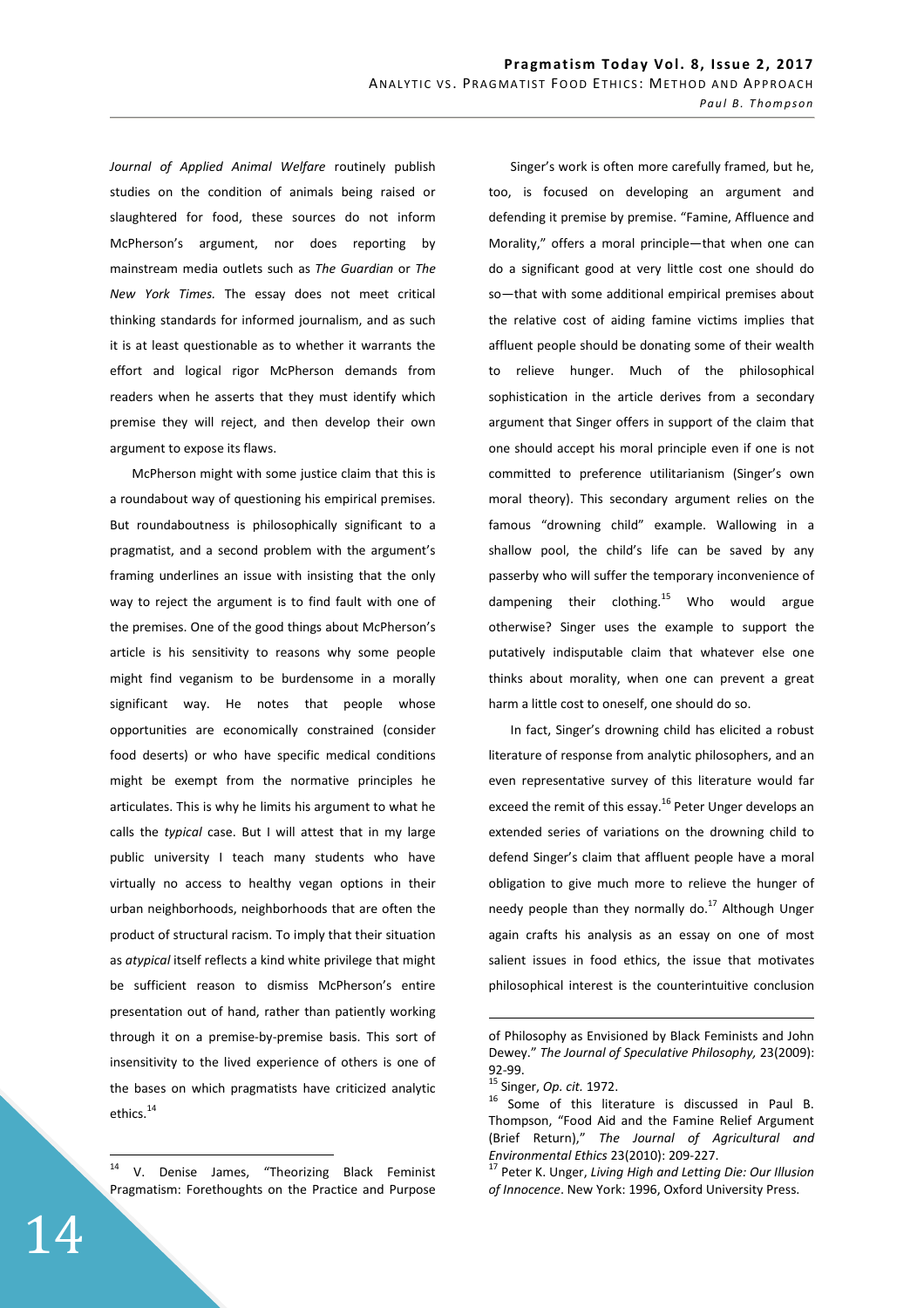that helping the poor is a strict moral duty, rather than being supererogatory or an instance of non-obligatory charity. The actual circumstances of hungry people and the structural features that reproduce food insecurity enter the discussion barely at all in Unger's treatment.

In fairness to Singer, *The Life You Can Save* is somewhat more sensitive to structural determinants of poverty, and the argument there is broadened considerably beyond a duty to offer aid to the victims of famine.<sup>18</sup> Singer's personal commitment to aiding the poor and his grasp of the structural complexity involved in doing so are not at issue. His example is to be admired. Nonetheless, the philosophical task in *The Life You Can Save* is still one of persuasion, rather than joint inquiry or the realization of a democratic ideal. What is more the literature that Singer's work has spawned rarely addresses the question "What should be done about hunger?" but is instead focused on whether Singer's arguments should be judged successful in achieving their persuasive task. That is precisely what I take to be an expression of the analytic ethos in applied ethics.

### **Pragmatism, Pedagogy and Food Ethics**

For decades, Singer's "Famine, Affluence and Morality," was paired with one of several similar articles by the population ecologist Garrett Hardin in readers intended for classroom use by philosophy professors. Notoriously, Hardin had argued that continuing to feed hungry people would only contribute to a continuing cycle of population growth: People fed today would only go on to have even more children in the future. Since Hardin believed that the carrying capacity of the planet Earth would soon be overtaxed by this expanding human population, he concluded that feeding people today would only insure that an even greater number of people would eventually succumb to starvation and the attendant diseases of malnutrition at some point in the future. Hardin's

 $\overline{a}$ 

reasoning appeared to be a straightforward application of the utilitarian maxim to do that which does the greatest good (or in this case, the least harm) to the greatest number of people. Since more people would eventually starve if the hungry are fed today, Hardin concluded that we must practice a form of triage in which human lives are sacrificed.<sup>19</sup>

It is not entirely clear what use philosophy teachers made of this pairing, though in my own experience it would divide the class. Those who felt the tug of emotion would side with Singer, while those resisting the injunction to open their wallet would opt for Hardin. Ironically, neither author articulated a philosophical rationale that would support the opinions being voiced by students in either group. The class discussions seemed to reflect the tension between "tough-minded" and "tenderhearted" mentalities discussed by William James far more than the way that Singer and Hardin were each reaching opposite but equally counterintuitive conclusions. As someone who was asking students to read these articles as part of a course that was dedicated to the ethics of food and agriculture, I became increasingly frustrated by the way in which this pairing of articles led students further and further from any practical engagement with the dilemmas of hunger, even if it did achieve some modest success in presenting a philosophically puzzling dilemma.

A more positive result of pairing Singer and Hardin might be to stimulate genuine doubt about what *should*  be happening in response to famine and food deprivation. Taking the advice of John Dewey, a philosophically pragmatist approach in ethics follows the same general pattern of inquiry that would be appropriate for any situation in which human beings (working as individuals or social groups) find themselves in circumstances of genuine doubt about how to proceed. The idea of genuine doubt, as opposed to feigned or shame doubt, derives its role in philosophical

<sup>18</sup> Singer, *Op. cit.* 2010.

<sup>&</sup>lt;sup>19</sup> Garrett Hardin, "Lifeboat Ethics: The Case against Helping the Poor," *Psychology Today Magazine*, 8 (September 1974): 38–43, 123–126.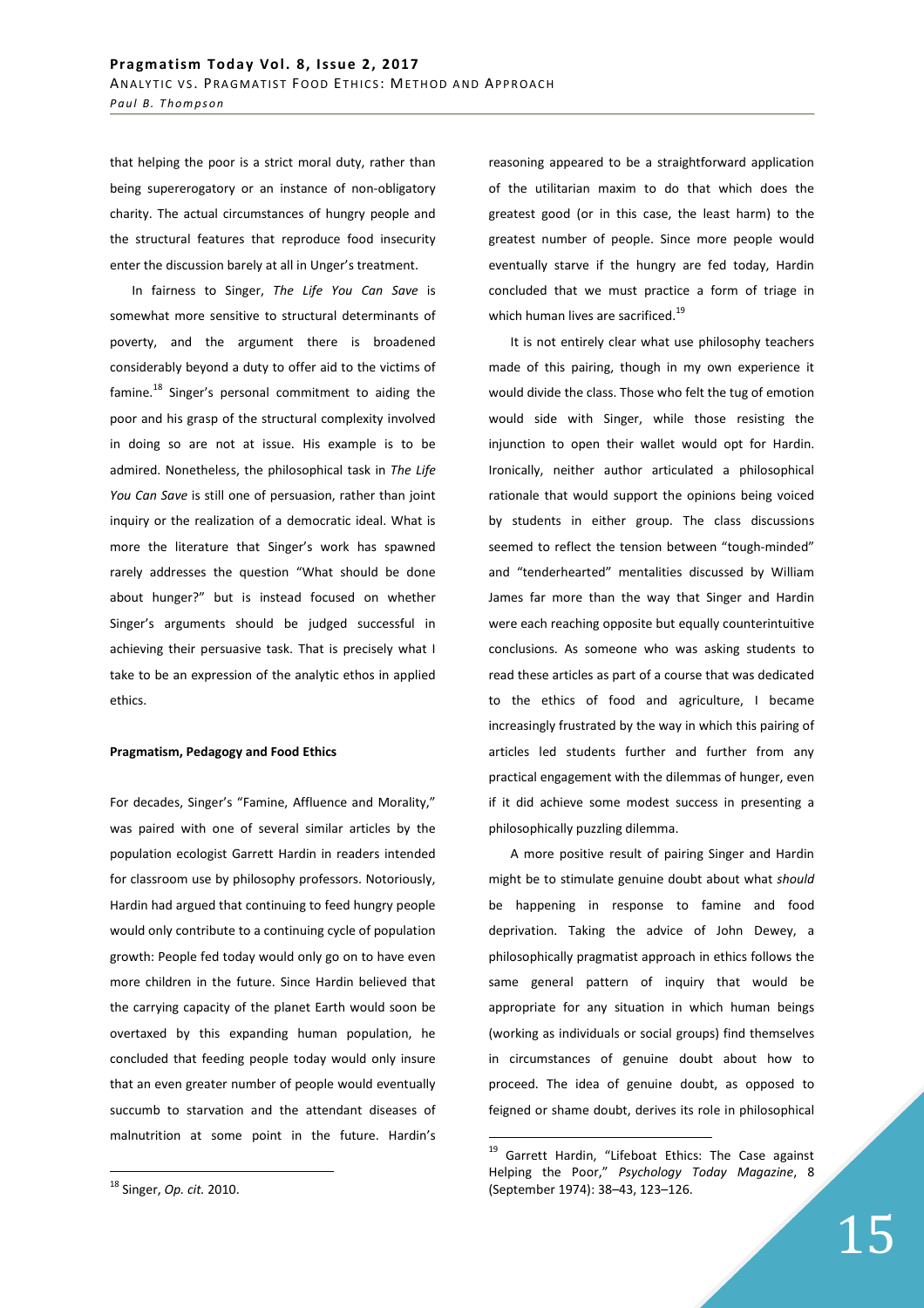pragmatism from the founding work of Charles Sanders Peirce. Both Peirce and Dewey argued against the Cartesian ideal of full certainty, with Dewey especially claiming that pursuit of it had motivated analytic philosophy's program to develop secure epistemological foundations for science. Genuine doubt, however, is always framed against the background of habits, institutions and the results of prior inquiry. While any element in this background *might* be questioned and eventually found wanting, it is functionally impossible for inquirers to throw everything into abeyance in pursuit of absolute certainty. What should be done in response to the hunger of famine victims and of those who experience persistent or recurring episodes of food insecurity is, indeed, a question that raises genuine doubt and as such, it is a salient target for ethical inquiry.

We thus might question whether Singer's drowning child is an apt metaphor. Is it, in fact, as if we happen to pass a drowning child one afternoon, or is it more like the case where the fountains are filled with drowning children, many of whom throw themselves back into the shallow pool again immediately after being saved? Brad Hooker points out that Singer's response of patiently pulling out the drowning children hardly seems adequate to a situation in which we are confronted by an endless succession of drowning children,<sup>20</sup> though Hooker does not go on to explore how this weakness in the argument is relevant to the ethics of hunger or to the views of Hardin. As I have argued, this endless (and indeed escalating) sequence *is* the situation as Hardin imagines it. But this adaptation of the drowning child thought experiment hardly supports Hardin's conclusion that we must simply let them die. Draining the fountains seems like a more warranted response to repetitive cases of drowning children, and a pragmatist should look for analogous responses to the dilemmas of hunger. $^{21}$ 

Of course, to extend the fountain-draining metaphor

into the ethics of hunger, we must actually learn something substantive about the circumstances of hungry people. In the 1970s, these circumstances were still being imagined as being similar to the hunger experienced by Europeans during the two great wars of the 20<sup>th</sup> century. European agriculture endured a virtual collapse during both World War I and World War II, leading to severe shortages in the amount of food. The U.S. Food Administration established by the Food Control Act of 1917 undertook a massive public information campaign to inculcate the idea that those with food (e.g. Americans) have a moral obligation to assist those without. In the 1950s this message was incorporated into a U.S.-led effort to address global problems of food insecurity based on the Marshall Plan, which had successfully accelerated the economic recovery of war-torn Europe following World War II. The centerpiece of the U.S. contribution was Public Law 480, better known as "Food for Peace." U.S. farm surpluses would be used both to feed and to fund relief and development efforts in less industrialized nations. $^{22}$  In this manner, food aid became a weapon in Cold War politics, as American farm surplus came to be viewed as way to support client states in a worldwide competition between neoliberal capitalism and communistic socialism. 23

There are significant flaws in this overall understanding of world hunger. The most egregious one concerned the very circumstances of food insecure people in less industrialized economies. In most of these countries, as much as 80% of the population either were food producers or were in significant ways dependent on the food economy. A sudden influx of free food into these economies might well have brought relief to some hungry people, but it also contributes to a substantial

 $\overline{a}$ 

<sup>&</sup>lt;sup>20</sup> Brad Hooker, "Sacrificing for the Good of Strangers-Repeatedly," *Philosophy and Phenomenological Research, 59*(1999): 177-181. <sup>21</sup> Thompson, *Op. cit.* 2010.

<sup>22</sup> Helen Z. Veit, *Modern Food, Moral Food: Self-Control, Science, And The Rise of Modern American Eating in the Early Twentieth Century*. Chapel Hill, NC: 2013, UNC Press Books.

<sup>23</sup> Paul B. Thompson, "Of Cabbages and Kings," *Public Affairs Quarterly*, 2(1988): 69-88.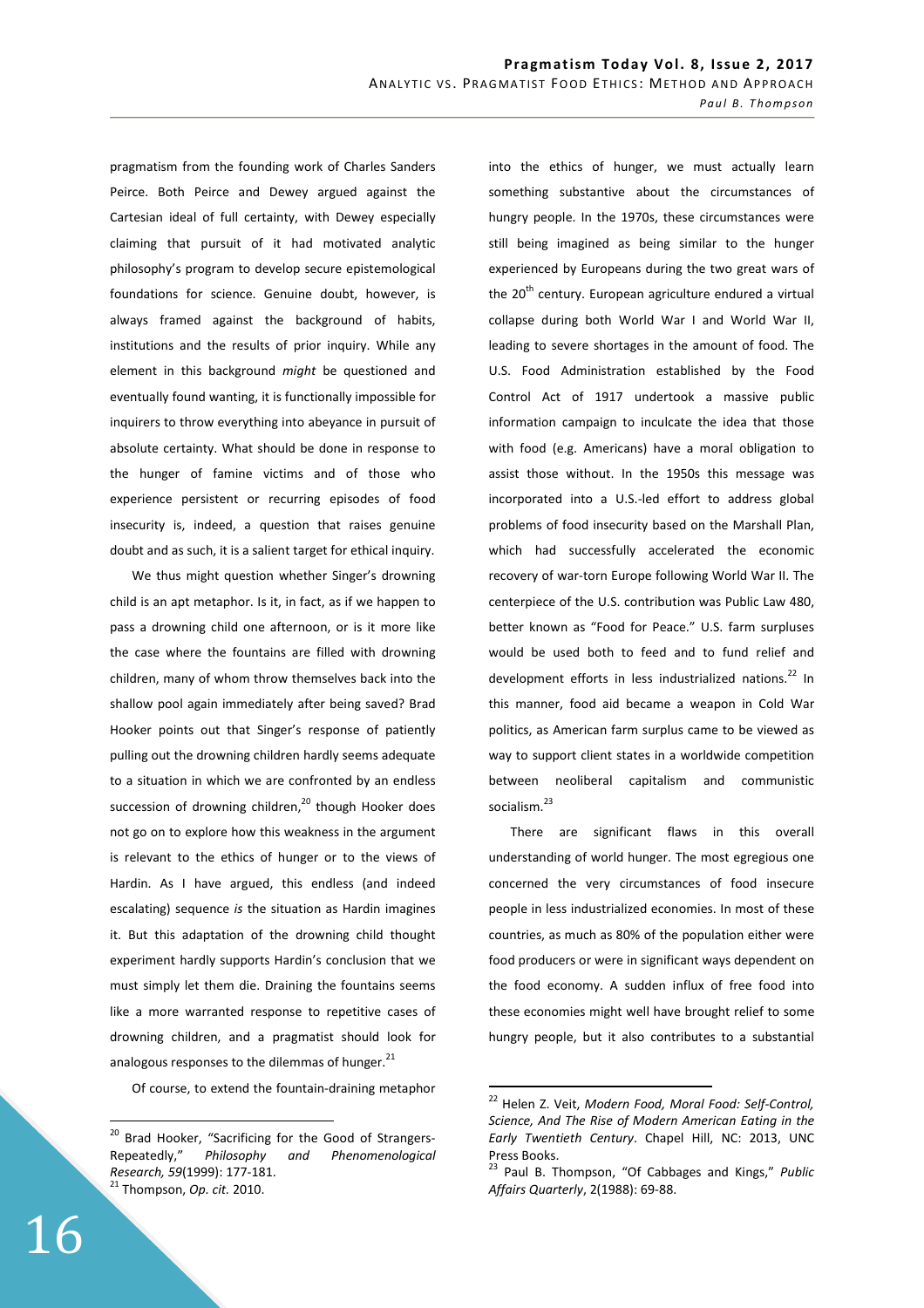destabilization of the local market. In short, why buy food from local farmers (who might be as poor or poorer than a food insecure urbanite) when the Americans are standing there giving it away for free? Although economists had begun to identify this flaw in the basic logic of food aid in the early 1960s, it has taken well into the  $21^{st}$  century for most national governments and many private charities to restructure the programs that they use to address hunger. $24$  Perhaps it is time for philosophers to learn this lesson, as well.

#### **Between Analytic and Pragmatic Food Ethics**

The preceding discussion focuses on Singer's "Famine, Affluence and Morality," and the subsequent attention given to the drowning child argument. The pragmatic reconstruction of food ethics emphasizes a number of ways in which this argument is misleading. It is worth stressing that I have not subjected Singer's argument to the types of critique that analytic philosophers would typically regard as "philosophical." I have not questioned the validity of the argument, at least not in so far as validity is construed as a formal relationship specified in terms of logical consequence. I have not challenged Singer's key normative principle, his claim that if one can do something of moral significance at little cost to oneself, one should do so. I have not pursued the thought that social or geographical distance limits the applicability of this principle. Although the critique I offered in my 2010 paper mirrors Brad Hooker's in certain respects, unlike Hooker, I was not arguing that repetitive instances in which the principle is invoked limit its relevance. That is to say, the point is not to make a purely philosophical observation on the generalizability or the applicability of either Singer's principle or the drowning child metaphor. My goal is to move toward a more adequate account of the ethical questions that arise in connection with food security.

 $\overline{a}$ 

If there is any sense in which my discussion does contradict claims that Singer has made in his 1972 article, it must be in terms of his account of the facts. But analytic philosophers do not typically regard this type of challenge as philosophically significant. Indeed, one characteristic of analytic ethics is that one can still do good philosophy by continuing to discuss cases that are wildly at odds with *any* facts. This points to a further difference between pragmatism and analytic philosophy: a contrast in views on what philosophy actually is. Analytic applied ethics sees the philosopher as a master advocate, as someone who is judged on the persuasiveness of his or her argumentation. Dewey characterized the philosopher as a liaison officer, as someone whose role in socially conducted inquiries resides in making connections among the increasingly specialized sciences, and in assisting the process of integrating knowledge that emanates from distinct quarters into a more functional and satisfying whole. This picture of the philosopher's role can be derived both from Dewey's writings on the theory of inquiry as well as his conception of democracy. It will be useful to consider each in turn.

Although Dewey did make a number of significant remarks about schoolyard gardens in the process of developing his views on education, $^{25}$  the following discussion relies mainly on elements of his thought that hardly require exposition for readers of *Contemporary Pragmatism.* Dewey's theory of inquiry is nested within his account of the organism/environment interaction. As dependent on a metabolic process, all living things are poised for exchange with the world that envelops them. Even non-sentient organisms are oriented toward their surroundings in a manner that distinguishes them from

<sup>24</sup> Thompson, *Op. cit.* 2010; see also C. B. Barrett, and D. G. Maxwell, *Food Aid After Fifty Years: Recasting Its Role*. London: 2005, Routledge.

<sup>&</sup>lt;sup>25</sup> Hickman, Larry A. "The Edible Schoolyard: Agrarian Ideals and Our Industrial Milieu," in *The Agrarian Roots of Pragmatism,* P. B. Thompson and T. C. Hilde, Eds. Nashville, TN: 2000, Vanderbilt University Press, pp. 195- 205; Ralston, Shane J. "The Pragmatic Pyramid: John Dewey on Gardening and Food Security," *Social Philosophy Today* 30(2014): 63-76.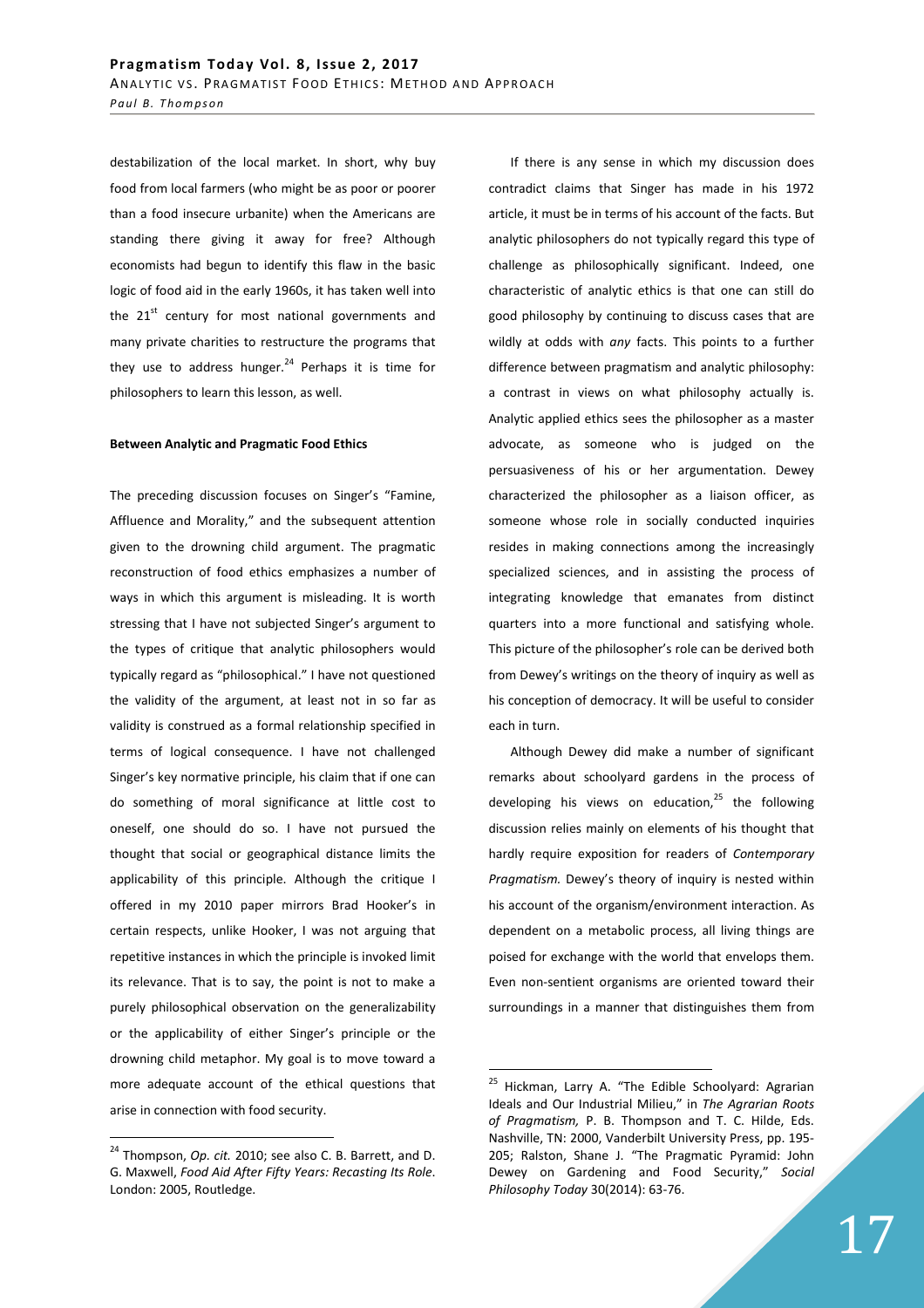"a marble in a box", to quote Dewey's metaphor. $^{26}$ Situatedness is what characterizes the organism/environment totality, but as organisms become more complex, their situation or orientation reflects a repertoire of possible responses to opportunity or change in their environing conditions. A human being is certainly capable of responding to his or her environment in an enormously diverse number of ways, even if many of them remain under the sway of biological mechanisms or neurologically ingrained habit. To the extent that opportunities in this repertoire are responsive to the executive functions of the mind, inquiry becomes possible.

Dewey describes "the method of intelligence" as an explicit and consciously considered approach to discovery, ideational representation (or planning), rehearsal and execution as a thinking organism's reply to opportunities or challenges that emerge from its environing world. The theory of inquiry is a characterization of this method from the standpoint of logic, which for Dewey is largely equivalent to critical thinking as performed by either individuals or groups. Socially conducted inquiries expand the repertoire of response by allowing for multiple perspectives or points of view to be considered and incorporated into a plan of action, and they become especially powerful when participants in the group can bring deep knowledge or unique experience to bear on the group's preparation for action. However, as specialization in knowledge and experience increases, so does the opportunity for an internal breakdown or miscommunication within the social learning process. $^{27}$  Dewey believed that while

 $27$  Though this is a persistent theme in Dewey's thought

philosophers were no better equipped to assume the role of executive or "king" in a group inquiry than anyone else, their training did prepare them for identifying gaps, misinterpretations and failures in the process of collective learning and coordination of behavior. Philosophy, in other words, can be understood as a discipline for asking the questions that will allow a diverse group to formulate the problem, agree upon an end in view and creatively collaborative in responding to a problematic situation.<sup>28</sup>

This picture of intelligence leads directly into Dewey's conception of democracy, which is better understood as a collectively maintained ethos than as a specific set of governmental institutions. It is always useful to begin a discussion of Deweyan democracy by reminding ourselves that he views social groups, including political communities, through the same organism/environment lens discussed above. A family, a firm, an organized group and a polity are all social organisms, but since they are composed of individuals, their social capabilities will depend on those of their individual constituents to a significant extent. Individuals' ability to participate in collaborative inquiry will depend upon their willingness to engage with one another in cooperative problem solving, as well as upon each individual's capacity for making a contribution to the group effort. People who already share a mindset characterized by the work habits conducive to social inquiry are more likely to deploy the method of intelligence in social settings than those who do not. As such, communities that are able to establish institutions that reliably produce these epistemic virtues are much more likely to avail themselves of the advantages that

 $\overline{a}$ 

<sup>26</sup> From *Experience and Nature,* ""to see the organism in nature, the nervous system in the organism, the brain in the nervous system, the cortex in the brain is the answer to the problems which haunt philosophy. And when thus seen they will be seen to be in, not as marbles are in a box but as events are in history, in a moving, growing never finished process" John Dewey, *The Later Work of John Deweys, 1925-1953, V. 1.Experience and Nature,* J. Boydston, Ed. Carbondale, IL: 1981, Southern Illinois University Press. Quote on p. 224.

see especially "Experience and Education," in John Dewey, *The Later Works of John Dewey, 1925-1953. Volume 13: 1938-1939, Essays, Experience and Education, Freedom and Culture, and Theory of Valuation,* J. Boydston, Ed. Carbondale, IL: 1988, Southern Illinois University Press, pp. 49-60.

Thompson, Paul B. and Zachary Piso, "Dewey and environmental philosophy," in *The Oxford Handbook of John Dewey,* S. Fessmire, Ed. New York: Forthcoming, Oxford University Press.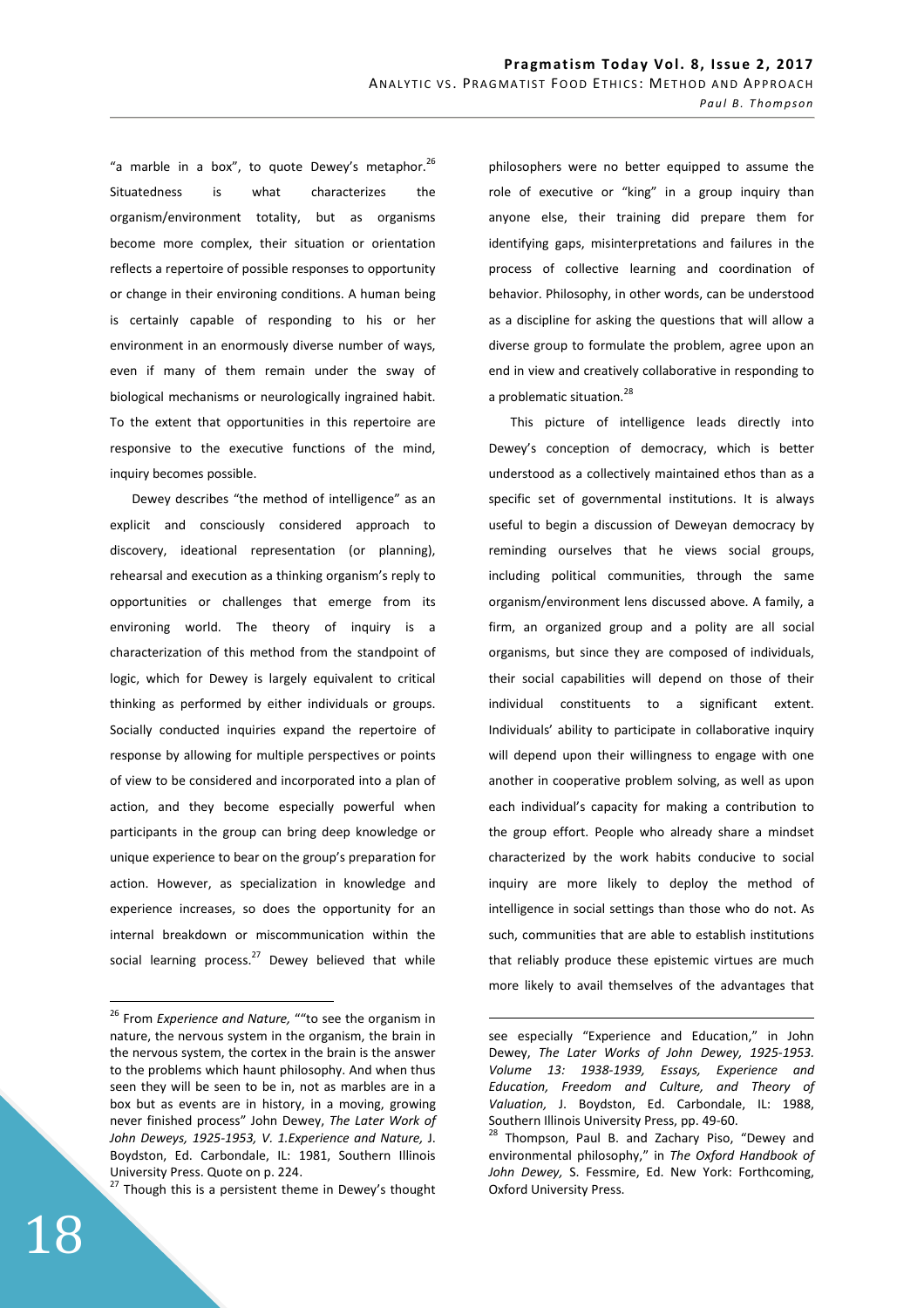inquiry confers upon thinking organisms. Education is, for Dewey, a social institution that builds such capacities while also reproducing and strengthening the ethos, mentality or culture that allows them to be deployed cooperatively.

This is, of course, only a bare sketch of how Dewey links education to democracy. What is relevant here is the contrast between the analytic ethos and the democratic ethos. Analytic ethics not only privileges persuasive argumentation but goes on to dictate the standards that all subjects must use to determine whether or not they have been persuaded. The democratic ethos is geared toward recognizing situations that call for action and then working collectively to respond in a way that maintains a common faith. The role that falls to philosophy given Dewey's vision of the need to construct and reconstruct the dispositions that incline individuals toward cooperative inquiry is one of helping maintain and improve the institutions that reproduce these dispositions day after day, generation after generation. That role is often as educators who participate in the democratic culture through a discipline of self-criticism and respectful pedagogy. In the schools, philosophers must model inquiry even as they convey established truths in a somewhat didactic fashion. As I have interpreted this role, it implies that the professor of philosophy should foreswear purely persuasive applications of logic, rhetoric and epistemology and concentrate on problems of genuine puzzlement. There are, of course, elements of classroom practice that dictate simple conveyance of these capabilities to one's students, yet for me, at least, when philosophers write for one another and for the larger and more inclusive groups that form the various publics of the contemporary world, they should never be writing purely to persuade.

This is not to say that there are no occasions on which persuasive speech or writing would ever be appropriate. Indeed, the performance of democracy offers many such occasions. Yet on the pragmatist understanding of philosophy, in these occasions we act in our capacity as citizens, rather than as philosophers, per se.<sup>29</sup> Thus, if I have been at all faithful to the practice of analytic ethicists, their conception of where philosophy begins and ends is almost directly contrary to that of a pragmatist. When dealing with contentious or complex issues—and persistent hunger is certainly one the role of the philosopher is not to convince others to take a particular position, but to undertake or perform an open ended inquiry in manner that invites all comers who will accept the norms of discourse to participate as equals. In this respect, Habermasian discourse ethics is a welcome adjunct to Dewey's conception of democracy. $^{30}$ 

#### **Getting Pragmatic about Our Food**

 It would be disingenuous to end this essay with the concluding thought of the previous section. While I sincerely believe that applied ethicists trained in analytic graduate programs bring a different spirit to their philosophical writing than those who have more pluralistic influences, it would be false to claim that pragmatists never encounter situations in which giving an argument is precisely the right thing to do. As inquiries spawned by genuine doubt wear on, parties develop entrenched positions. Even people who are fully committed to the norms of democratic discourse will find themselves needing to persuade others of a finding that they have reached at some time in the past. As already mentioned, Dewey's democracy accommodates argumentative engagement as a function of our role as citizens, but there are quite similar circumstances that arise when people gather to inquire about how to conduct themselves as philosophers. In this vein, I want close by calling attention to some of the ways that pragmatist ethics *can* be tied to work in analytic philosophy.

<sup>30</sup> Thompson, *Op. cit.* 2002.

<sup>&</sup>lt;sup>29</sup> For an application in food ethics see Michiel Korthals, "Taking consumers seriously: Two concepts of consumer sovereignty." *Journal of Agricultural and Environmental Ethics* 14 (2001): 201-215.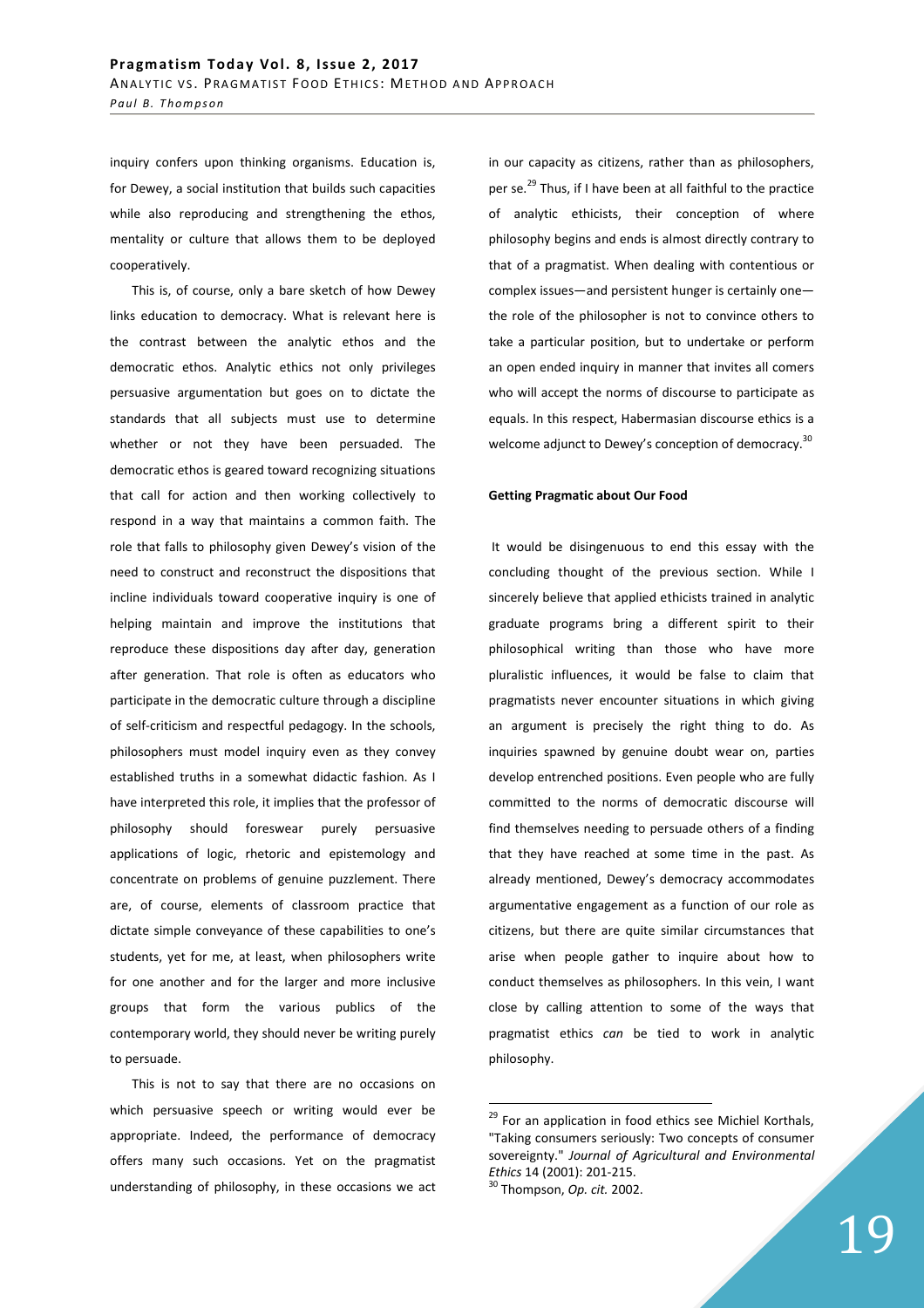One of early pragmatism's distinguishing features concerns the role of habit. Peirce, James and Dewey each developed distinctive accounts of the role played by non-deterministic regularities. For James and Dewey, the habits of greatest theoretical importance are personal and social dispositions that both orient an organism or organization toward a particular repertoire of possible responses toward their surrounding environment, and produce a form of soft determinism or behavioral conditioning that explains the organism's selection of a given form of conduct, absent contravening conditions. There are several respects in which an attention to food should be of significant interest to any philosophy taking this general approach.

First, it is feeding behavior that provides a key unifying biological framework for making sense of organism/environment interactions as they are studied across various phylogenetic classification schemes. Many non-vertebrate organisms are oriented within their environments primarily in terms of their need to capture the nutrients necessary for the metabolism that fuels the life process. In short, to be an organism is, in important respects, to be situated within a food world. $31$  Given the importance of the organism/environment relationship for Dewey's general philosophy and his general strategy of interpreting both individual human beings and social activities according to a schema that denies a metaphysically grounded human exceptionalism, it is surprising that he does not give more attention to feeding behaviors than he does. However, references to food do occur in Dewey's works with some regularity, especially when he is discussing the organism/environment interaction in a manner that is intended to be inclusive of non-human or non-sentient organisms. As such, philosophical attention to food and metabolic process is a key to understanding Dewey's general orientation to conduct.

20

 $\overline{a}$ 

Following immediately on this point, food activity implies the strong sense in which pragmatism is committed to a naturalistic embodied understanding of the human being. Raymond Boisvert and Lisa Heldke refer to the human condition as one of "stomached being." They stress how this conception of embodiment underlines the contrast between a pragmatist conception of humanity and the disembodied subject of the Cartesian abstraction. Even in contrast to a Continental philosophical tradition that also foregrounds embodiment, this portrayal of the human subject as one who eats draws our attention to a more visceral notion of the body, and leads us to consider biophysical interdependencies that oppose a more abstract notion of embodiment.<sup>32</sup> Boisvert and Heldke build upon this metaphysical point to discuss further aspects of food that take us into the aesthetics of preparing and enjoying food, as well as the social ethics of conviviality and hospitality associated with eating together.

As valid and important as these observations might be, there is also a more direct way in which the habituated nature of foodways becomes pragmatically significant. Because the practices of obtaining and eating food are done frequently and are highly contingent upon one's socio-economic milieu, they inevitably serve as habits or institutions that occupy a philosophically significant middle-ground. By middle-ground here I mean that they are less deep, less ingrained and less foundational than the motor responses of which pragmatic psychologists like James and Dewey were fond of discussing. While Pavlovian salivation is, indeed, a food-related reflex, the practices that I am calling attention to here are the quotidian habits that one goes through in getting one's breakfast, making a sack lunch or ordering from a menu at dinner. These are, in crucial respects, fully *conscious* activities, yet they are also routinized, even as they may encompass quite a bit of

<sup>&</sup>lt;sup>31</sup> Margaret Crouch discusses the symbolic aspects of human food worlds in "Food Worlds, Film and Gender" in *The Encyclopedia of Food and Agricultural Ethics,* P. B. Thompson and D. M. Kaplan, Eds. Dordrecht, NL: 2014, Springer, DOI: 10.1007/978-94-007-6167-4\_497-1

<sup>32</sup> Boisvert, Raymond D. and Lisa Heldke. *Philosophers at Table: On Food and Being Human.* London: 2016, Reaktion Books.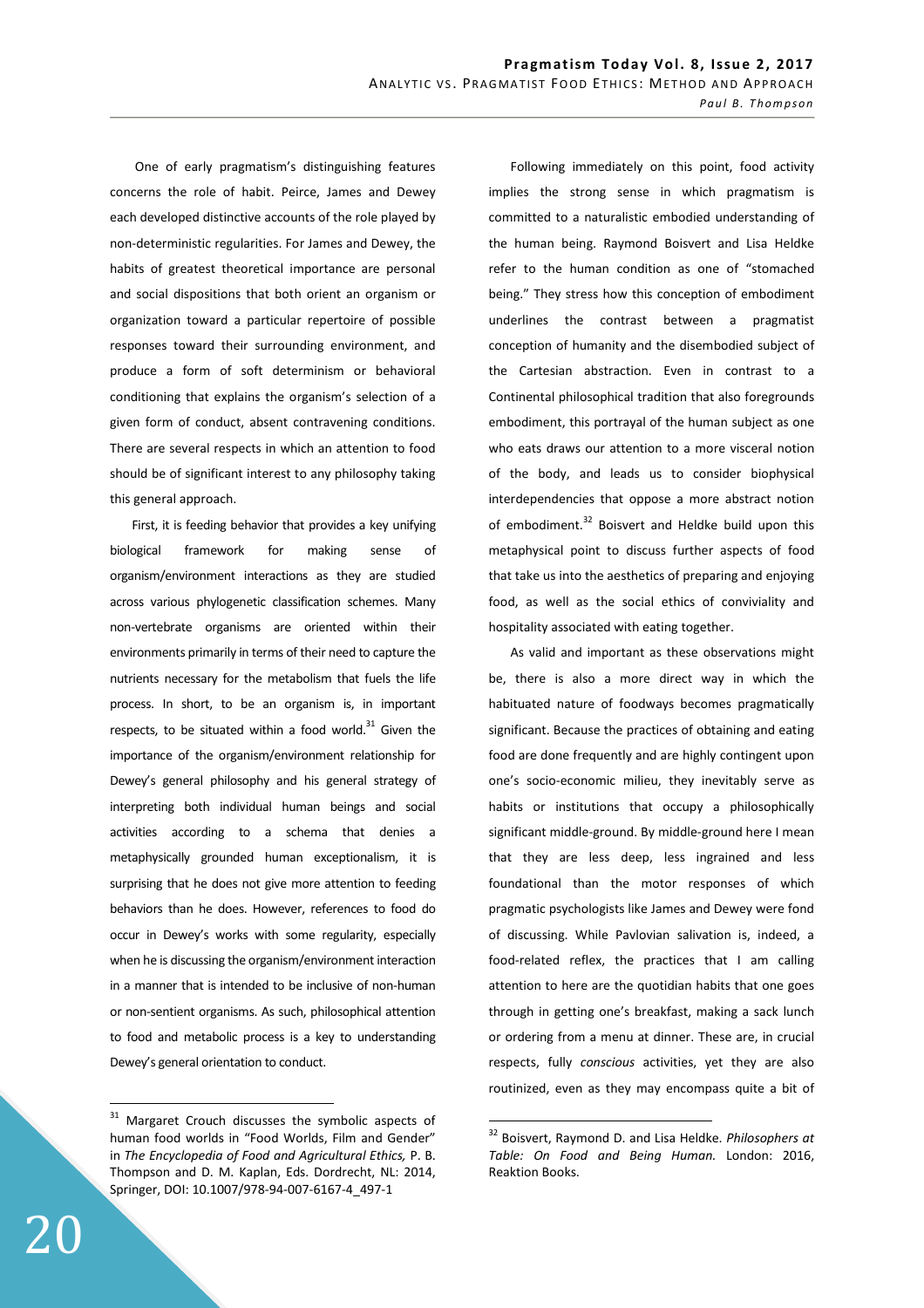opportunity for divergence in the particular response that an individual or group makes on a given occasion. Thus frequent travelers engage in the conversation or the Internet search for an appealing eatery with the virtually the same level of habituated familiarity that peasant farmers exhibit when they prepare and consume a daily bowl of rice. Without minimizing the expanded range of opportunity that accompanies the privilege of wealth, both are undertaking complex actions that involve elements of planning and deliberateness, while at the same time neither undertaking is so problematic or unfamiliar as to require deployment of what Dewey's method of intelligence. An adventurer in a truly unknown food environment might experience things differently, but food practices are, for most of us most of the time, paradigm examples of the prosaic day-to-day that forms our background consciousness. They are middle-ground in being more prominent and more interesting than a reflex action, but less important and requiring much less reflective engagement than a truly problematic situation.

Elsewhere I have called attention to this aspect of food, claiming that the ethics of food consumption behavior is not perspicaciously described as rational choice. $33$  This claim rests upon recent work in cognitive science that draws a distinction between so-called fast and slow thinking. This still-developing theory suggests that many intentional actions that are controlled by rapid and "lazy" mental processes system that rely on readily available sensory data and conceptual resources.<sup>34</sup> In replying to Jeffery Brown's worry that portion control regulations might be paternailistic,<sup>35</sup> I call attention to Daniel Kahnemann's popular summary of this research in suggesting that fast thinking is characteristic of the pragmatists' emphasis on

 $\overline{a}$ 

habit.<sup>36</sup> "Fast thinking" is characterized by "biases" that can generate well-known fallacies in some well-documented cases where more careful, quantitatively probabilistic and logical thinking would lead individuals to make decisions that conform to the traditional criteria of rational choice. However, execution of more careful, analytic thinking is both slow and experienced as difficult or taxing by the subjects of psychological research.

There are, of course, different philosophical strategies for making sense of this new work in cognitive science. Brad Hooker has drawn upon it to argue for "two-level" utilitarianism, where "fast" thinking may be morally justified by the additional cost that more careful thinking imposes on the decision maker, potentially off-setting the greater nominal utility that could have been realized by making a quantitatively correct assessment of decision options.<sup>37</sup> While Hooker's work draws analytic two-level utilitarianism closer to pragmatist epistemology, I argue that we simply should not expect people to deploy careful analytic procedures of evaluation in what I have called middleground cases where we are neither solving the detailed problems that call for slow thinking nor mindlessly executing a motor response. Food behavior is a particularly cogent example of situations in which we should tolerate a fair amount of inconsistency in any given individual's conduct. Here, the highly contextualized nature of action can resolve inconsistencies without needing to think much about them. Developing a line of reasoning that accords well with pragmatism, Patricia Churchland suggests that such conflicts will be characteristic of cognitive systems that reflect not only the evolutionary history of the human species, but also the evolution of habit and pattern in each individual's acquisition of multiple capabilities for modulating their responses to the circumstances they encounter in their environment.<sup>38</sup>

<sup>33</sup> Thompson, *From Field to Fork, Op. cit.* pp. 241-247.

<sup>34</sup> Jonathan S. B. T. Evans and Keith E. Frankish*. In Two Minds: Dual Processes and Beyond*. New York: 2009, Oxford University Press.

Brown, Jeffrey M., "Paternalism, health and dietary choices: Commentary on Paul B. Thompson's *From Field To Fork: Food Ethics for Everyone*," *Social Philosophy Today*, 33(2017): 217-224.

<sup>&</sup>lt;sup>36</sup> Thompson Paul B. "From field to fork and on to philosophy: Response to commentators," *Social Philosophy Today* 33 (2017): 225-232.

<sup>37</sup> Hooker, Brad*. Ideal Code, Real World: A Rule-Consequentialist Theory of Morality*. New York: 2000, Oxford University Press.

<sup>38</sup> Churchland, Patricia S., *Braintrust: What Neuroscience*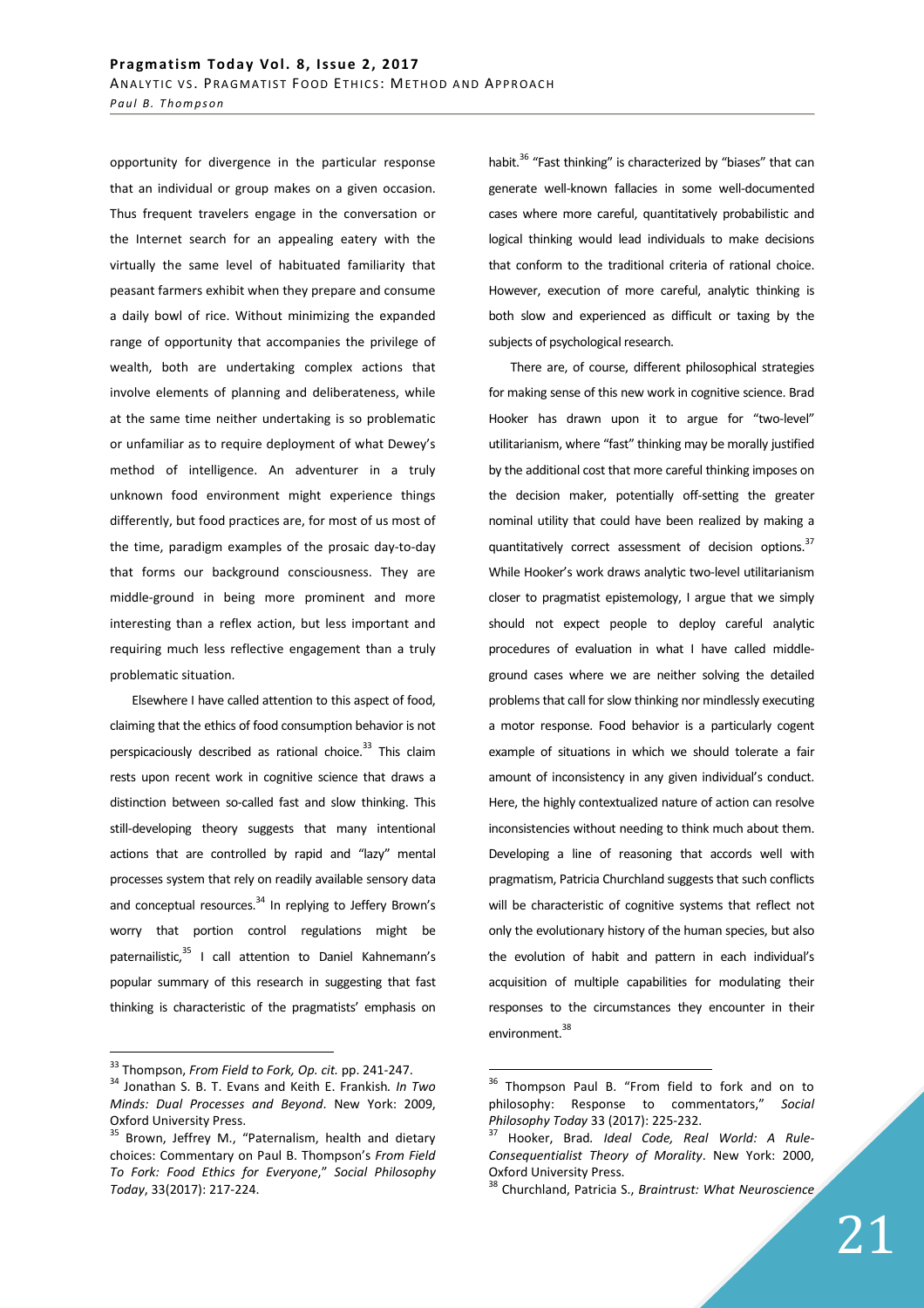In a summative conclusion to my book *From Filed to Fork: Food Ethics for Everyone* inspired by Dewey's article "Three Independent Factors in Morals" I argue that food-related behaviors are prime candidates for evaluative routines that combine consequentialist, deontological and virtue-oriented patterns of moral reasoning. We should regard changes in our routines as experiments that can only be evaluated in light of subsequent learning, as opposed to being evaluated in advance in terms of their conformity to the utilitarian maxim, the categorical imperative or some other ideal principle. Some behaviors will be better approached through the lens of virtue ethics. One might reconcile this pattern of response with utilitarianism through behavioral economics, as Hooker does, but does one *need* to do so? I simply reject the claim that we can reasonably (much less ethically) hold individuals to standards of rigor and consistency such as those articulated by MacPherson in his case for veganism. Teaching students that they must engage in careful logical analysis in order to act ethically is a recipe for social disaster. It is possible to explicate logical principles and to demonstrate their utility in ethical reasoning without issuing commands telling someone what they must or must not do.

This is not the place to launch a detailed comparison of alternative ways to interpret recent work in cognitive science. A pragmatist approach in ethics suggests that when it comes to actual practice, the situational complexity will swamp many of the fine points that are currently being debated by ethical theorists. Dewey's original articulation of the theory of inquiry suggests that the work of the philosopher may come as much in holding the early stages of problem formulation open for innovative alternatives as it does in defending a

prescriptive principle. In such cases the first priority for a pragmatist food ethics is to actually learn something about food, where it comes from, how ways of producing and distributing it are constrained by multiple contingencies and how attitudes toward food are ecologically interwoven among many habits and institutional tendencies. Perhaps given that background we will encounter situations of genuine doubt about what we should be doing in the food system, and the skills we have acquired as philosophers will prove useful in conducting the collective inquiries needed to resolve those doubts.

### **Conclusion**

**U**niversity-based departments of philosophy continue to pursue strands in moral theory that have roots in the early  $20<sup>th</sup>$  century's commitment to a sharp separation between empirical fact and subjectively grounded normativity. Pragmatists of the early  $20<sup>th</sup>$  century were already articulating a host of reasons why even the most factually-oriented statement was permeated by prior commitments having rich ethical significance. In applied ethics—including food ethics—the analytic ethos is expressed through prescriptive arguments. detailed discussion of their normative premises and general disinterest in whether the framing of the argument lends itself towards actual improvement in the practical situations to which the prescriptions nominally apply. The pragmatist ethos is one of building capacity for collective, democratic problem solving. One should not be entirely dismissive of theory-driven, argument focused approaches in analytic applied ethics. There is no doubt that Singer's work has influenced many people toward greater attentiveness and reflection on important ethical issues. What is more, the argument oriented approach does not preclude responsiveness toward situational complexities. MacPherson's argument for veganism is couched within a lengthy discussion of how the circumstances of many individuals (including

<u>.</u>

*Tells Us About Morality*. Princeton, NJ: 2011, Princeton University Press.

<sup>39</sup> John Dewey*, The Later Works of John Dewey, 1925- 1953. Volume 5: 1929-1930, Essays, The Sources of a Science Education, Individualism, Old and New, and Construction and Criticism* J. Boydston, Ed. Carbondale, IL: 1981, Southern Illinois University Press, pp. 280-289.